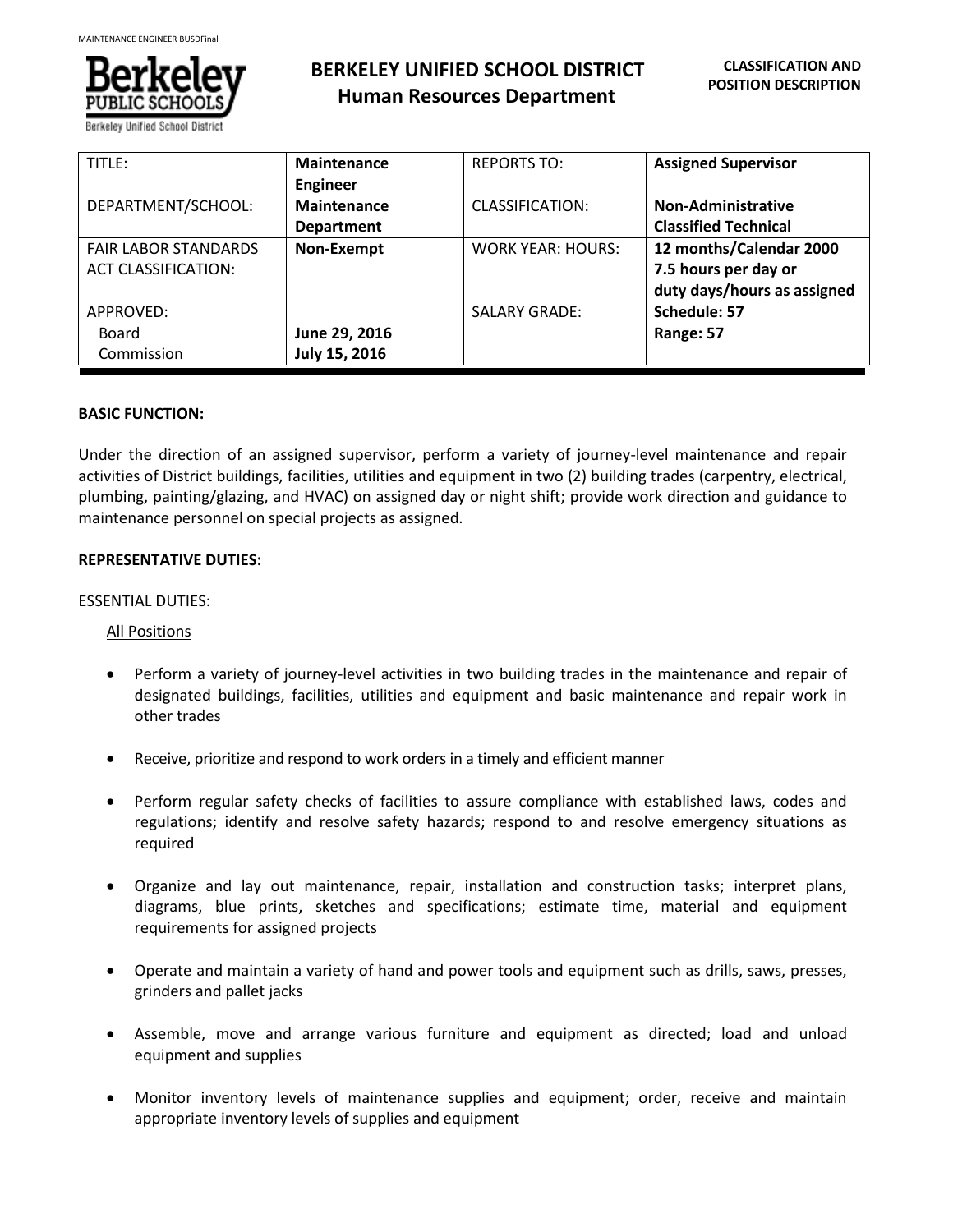- Communicate with personnel and various outside agencies and contractors to exchange information, coordinate activities and resolve issues or concerns
- Maintain various records related to safety, expenses, work orders, project status and assigned activities
- Perform preventive maintenance on equipment and utilities including replacing and servicing parts and components
- Train and provide work direction and guidance to assigned personnel on short-term special projects; assign daily duties to maintenance personnel on special projects as assigned

#### **Carpenter**

- Maintain, troubleshoot, and repair structures of wood or related systems such as walls, ceilings, roofs, floors, windows and all related building components
- Finish, repair, construct or install wallboard, stucco, sheetrock, frames, forms, plywood, sheds, fences, doors, partitions, furniture, windows, and other structures; perform necessary millwork; cut, size and glue Formica; hang sheetrock, lay ceiling tiles and flooring materials; install acoustical materials and remodel offices; repair, replace and install building hardware, including locks and security devices, door closers and panic bars; mix, pour and finish concrete; operate a variety of hand and power tools including radial arm saws, circular saws, handsaws, planers, drills, pneumatic nailers, power actuated attachment guns, hammers, screwdrivers, transits and other hand and power tools

## Electrician

- Inspect, maintain, troubleshoot and repair electrical, equipment, systems and other installations;
- Install, inspect, service, maintain, repair and replace electrical components, including interior and exterior conduit, light and power circuits, motors and fans, control equipment, switches, public address systems, switchboards, stage equipment, burglar and fire alarms, clocks, power equipment and tools, heating and air conditioning controls; replace switches, receptacles, fuses, florescent tubes, light bulbs and fixtures; determine causes of electrical failures and solve them; repair the electrical systems of refrigeration equipment, electric stoves and kitchen appliances; install and maintain scoreboards and a variety of outdoor lighting units; repair and replace electronic devices and controls; operate a variety of inspection and repair equipment such as meters, gauges, fishtapes, drills and drill presses, conduit benders, power saws and other power and hand tools

#### Plumber

- Maintain, troubleshoot and repair plumbing systems such as water, drains, lines, and pumps; test plumbing systems; diagnose malfunctions and determine repair needs; inspect and repair leaks, obstructions, and general system failures
- $\bullet$
- Install, service, maintain, regulate, repair and replace plumbing lines, fixtures, fittings and equipment; repair, adjust or replace auxiliary pumps, pipes, dishwashers, drinking fountains, sinks, faucets, valves, urinals, toilets, and other fittings and fixtures; unclog drains and sewer lines; operate a variety of inspection and repair equipment such as meters, gauges, drill presses, pipe threaders, power saws, grinders, soldering and brazing torches, pipe and tube cutters, hand and power snakes, and other power and hand tools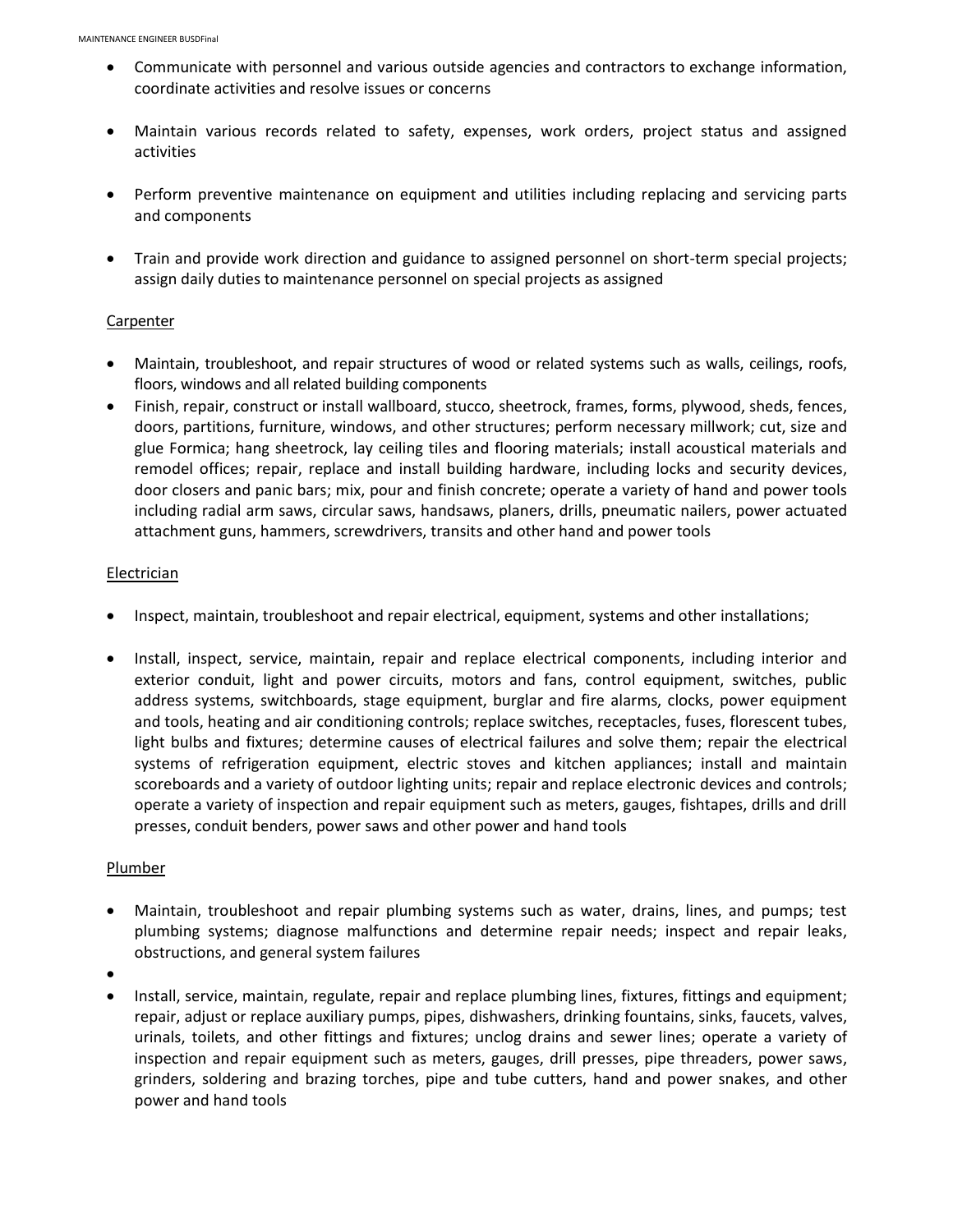## Heating, Ventilating and Air Conditioning (HVAC)

- Maintain, troubleshoot and repair heating, ventilation and air conditioning systems and equipment; make routine adjustments and perform preventive maintenance; diagnose malfunctions and determine repair needs; maintain and replace filters as necessary
- Install, service, maintain, regulate and repair HVAC equipment such as boilers, HVAC water systems, heaters, gas furnaces, pumps, valves, thermostats, electric and pneumatic control components, bearing assemblies, air conditioners, and other HVAC equipment; analyze operating conditions of boilers, air handlers, furnaces, mechanical components of air conditioners and other HVAC equipment; perform preventive maintenance such as cleaning and replacing filters, checking and replacing belts; draining, flushing and testing chemicals in boilers; operate a variety of inspection and repair equipment such as meters, gauges, drill presses, pipe threaders, power saws and grinders, soldering and brazing torch, pipe and tube cutters and other power and hand tools

## Painter/Glazier

- Prepare surfaces for painting; apply paint or other protective or decorative materials on a variety of surfaces; operate and maintain tools and other equipment
- Prepare and mix paint and other coatings, including matching colors; prepare surfaces such as stucco, plaster, wood, metal, asphalt and cement for painting; apply paint, varnish, shellac and stain on interior and exterior surfaces, including play lines; apply finish to furniture, cabinets and shelving; remove broken glass and putty from windows, transoms and doors; mix and apply putty and install metal settings on wood moldings to make glass installation secure and watertight; cut glass and plastic window material to size; operate a variety of hand and power tools including circular saws, paint spraying equipment, paint mixing equipment, rollers, brushes, glass cutters and other hand and power tools

# OTHER DUTIES: Perform related duties as assigned

# **KNOWLEDGE AND ABILITIES:**

#### KNOWLEDGE OF:

Methods, materials, tools, terminology and equipment used in two (2) of the building trades including electrical, HVAC, carpentry, plumbing and painting/glazing

Proper methods of storing equipment, materials and supplies

Requirements of maintaining facilities, utilities and equipment in good repair

Operation of a wide variety of hand and power tools and equipment

Shop math applicable to the building trades

Applicable building codes, ordinances, fire regulations and safety precautions

Technical aspects of the building trades

Preventive maintenance principles and practices

Health and safety regulations and procedures

Record-keeping techniques

- Oral and written communication skills
- Proper lifting techniques